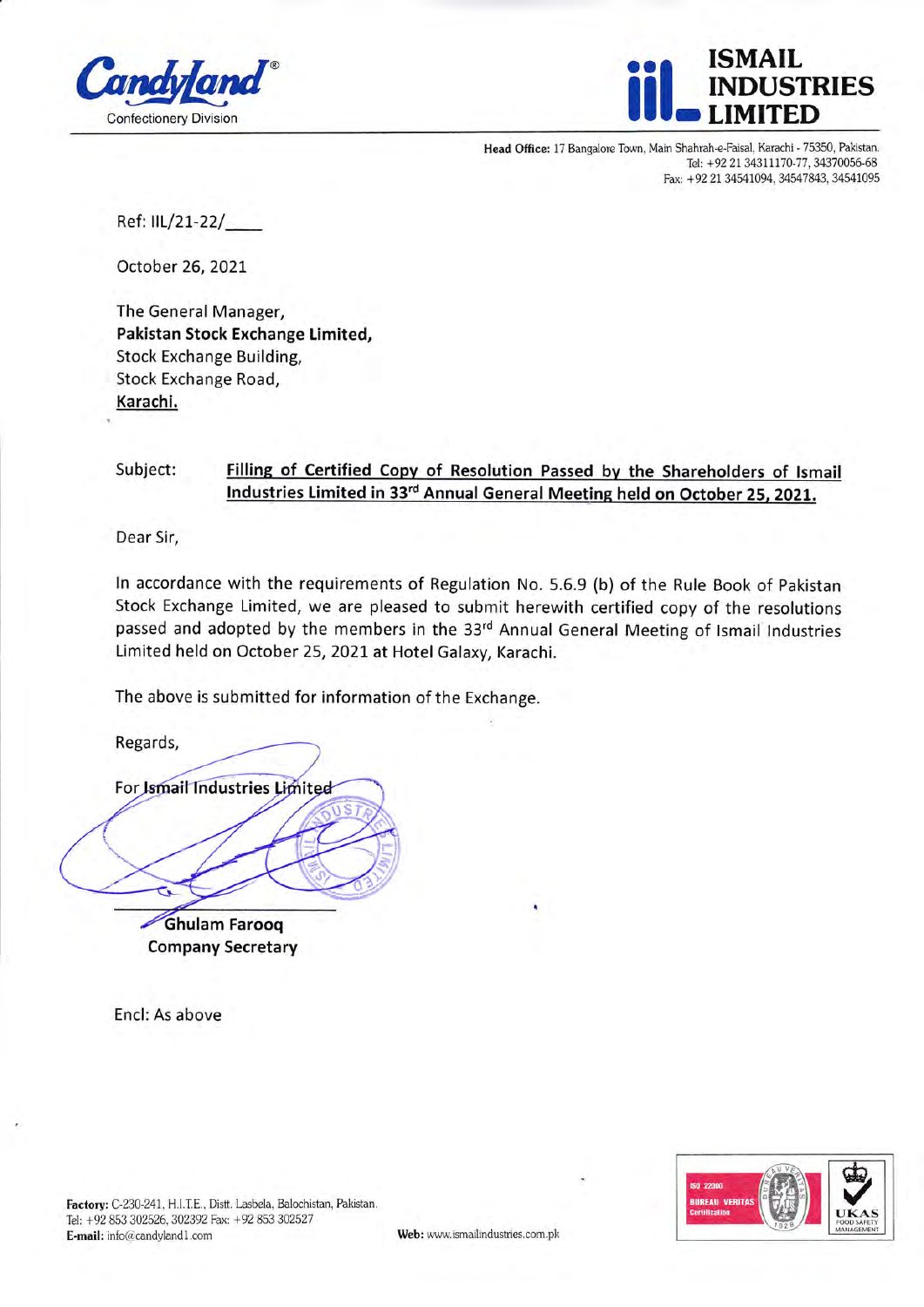



Head Office: 17 Bangalore Town, Main Shahrah-e-Faisai. Karachi - 75350, Pakistan. Tel: +92 21 34311170-77, 34370056-68 Fax: +92 21 34541094, 34547843, 34541095

## CERTIFIED COPY OF THE RESOLUTION PASSED BY THE SHAREHOLDERS OF ISMAIL INDUSTRIES LIMITED IN THE 33RD ANNUAL GENERAL MEETING HELD ON OCTOER 25, 2021.

## Ordinary Businesses:

L. To confirm the minutes of the Extra Ordinary General Meeting of the Company held on April 12,2O2L.

'RESOLVED THAT the minutes of the Extra Ordinary General Meeting of the Company held on April 12, 2021 be and are hereby confirmed."

2. To receive, consider, approve and adopt the Annual Audited Financial Statements of the Company for the year ended June 30, 2021 together with the Directors' and Auditors' and Chairman Review Reports thereon.

"RESOLVED THAT Annual Audited Financial Statements of the Company for the year ended June 30, 2021 together with the Directors' and Auditors' and Chairman Review Reports thereon be and are hereby approved and adopted."

3. To approve and declare the final cash dividend  $\omega$  150% (Rs. 15/- per share) on the ordinary shares of the Company as recommended by the Board of Directors for the year ended June 30, 2021.

"RESOLVED THAT the final cash dividend  $\omega$  150% (Rs. 15/- per share) on the ordinary shares of the Company as recommended by the Directors for the year ended June 30, 2021 be and are hereby approved."

4. To appoint Auditors for the year ending June 30, 2022 and fix their remuneration. The Audit Committee of the Board has recommended that the retiring auditors M/s. Grant Thornton Anjum Rahman, Chartered Accountants being eligible have offered themselves for re-appointment.

"RESOLVED THAT M/s. Grant Thornton Anjum Rahman, Chartered Accountants be and are hereby re-appointed as Auditors of the Company for the year ending June 30, 2022 and the Board of Directors be and are hereby authorized to fix their remuneration."

## Special Businesses:

5. To consider and approved the remuneration of the Chief Executive Officer and Executive Director of the Company. The Board is hereby approved the remuneration of Chief Executive Officer a sum of Rs. 16,800,000/- per annum and Executive Director a sum of Rs. 14,400,000/-per annum.



**Factory:** C-230-241, H.I.T.E., Distt. Lasbela, Balochistan, Pakistan Tel: +92 853 302526, 302392 Fax: +92 853 302527 E-mail: info@candyland1.com Web: www.ismailindustries.com.pk

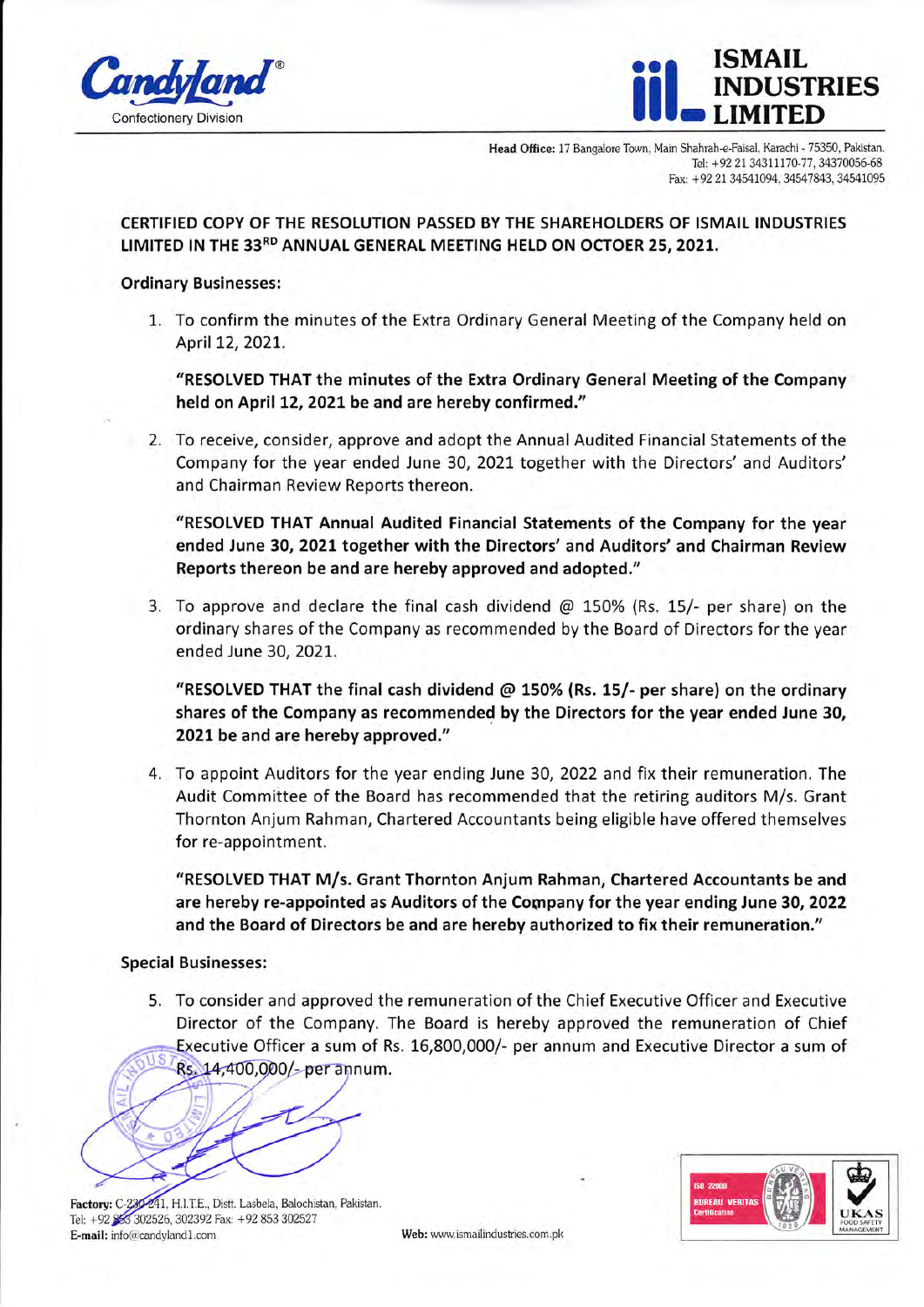



Head Office: 17 Bangalore Town, Main Shahrah-e-Faisal, Karachi - 75350, Pakistan. Tel: +92 21 34311170-77, 34370056-68 Fax: +92 21 34541094, 34547843, 34541095

ln addition to remuneration, all utilities bill, perquisite & benefits to be borne by the Company would be Rs. 1,500,000/- per annum for the Chief Executive Officer and Rs. 1,250,00O/- per annum for the Executive Director.

"RESOLVED THAT the remuneration of the Chief Executive Officer a sum of Rs. 16,800,0001- per annum and Executive Director a sum of Rs. 14,400,000/- per annum be and are hereby approved."

"FURTHER RESOLVED THAT in addition to remuneration, all utilities bill, perquisite & benefits borne by the Company would be Rs. 1,500,000/- per annum for the Chief Executive Officer and Rs. 1,250,000/- per annum for the Executive Director be and are hereby approved."

6. To authorize the Board of Directors of the Company to approve transactions to be conducted with Related Parties on case-to-case basis for the financial year ending June 30,2022.

"RESOLVED THAT the Board of Directors of the Company be and are hereby authorized to approve transactions to be conducted with Related Parties on case-to-case basis for the financial year ending June 30, 2022."

"FURTHER RESOLVED THAT these transactions as approved by the Board shall be deemed to have been approved by the shareholders and shall be placed before the shareholders in the next Annual Generdl Meeting of the Company for their formal ratification/approval."

7. To consider and if deemed appropriate, pass the following resolutions, with or without modifications, under Section 199 of the Companies Act, 2017 and the Companies (lnvestment in Associated Companies or Associated Undertakings) Regulations, 2Ot7 .

To consider and approve the further long-term equity investment in its subsidiary company M/s. Hudson Pharma (Private) Limited up to Rs. 800,OOO,OO0/- (Rupees: Eight hundred million only) to meet its capital expenditures requirement of expansion planned for setting up of Pakistan's first Vitamins & Minerals Premix facility as well as for operational expenses / working capital requirements."

"RESOLVED THAT pursuant to the requirements of section 199 of the Companies Act, 2017 the Board has decided to make further long-term equity investment in its subsidiary company-M/s. Hudson Pharma (Private) Limited up to Rs. 800,000,000/dred million only) to meet its capital expenditures requirement of

Factory: Tel: +92 853 302526, 302392 E-mail: info@candyland1.com Web: www.ismailindustries.com.pk

Distt. Lasbela, Balochistan, Pakistan.<br>Fax: +92 853 302527 LIKAS  $\sum_{\kappa_A}$